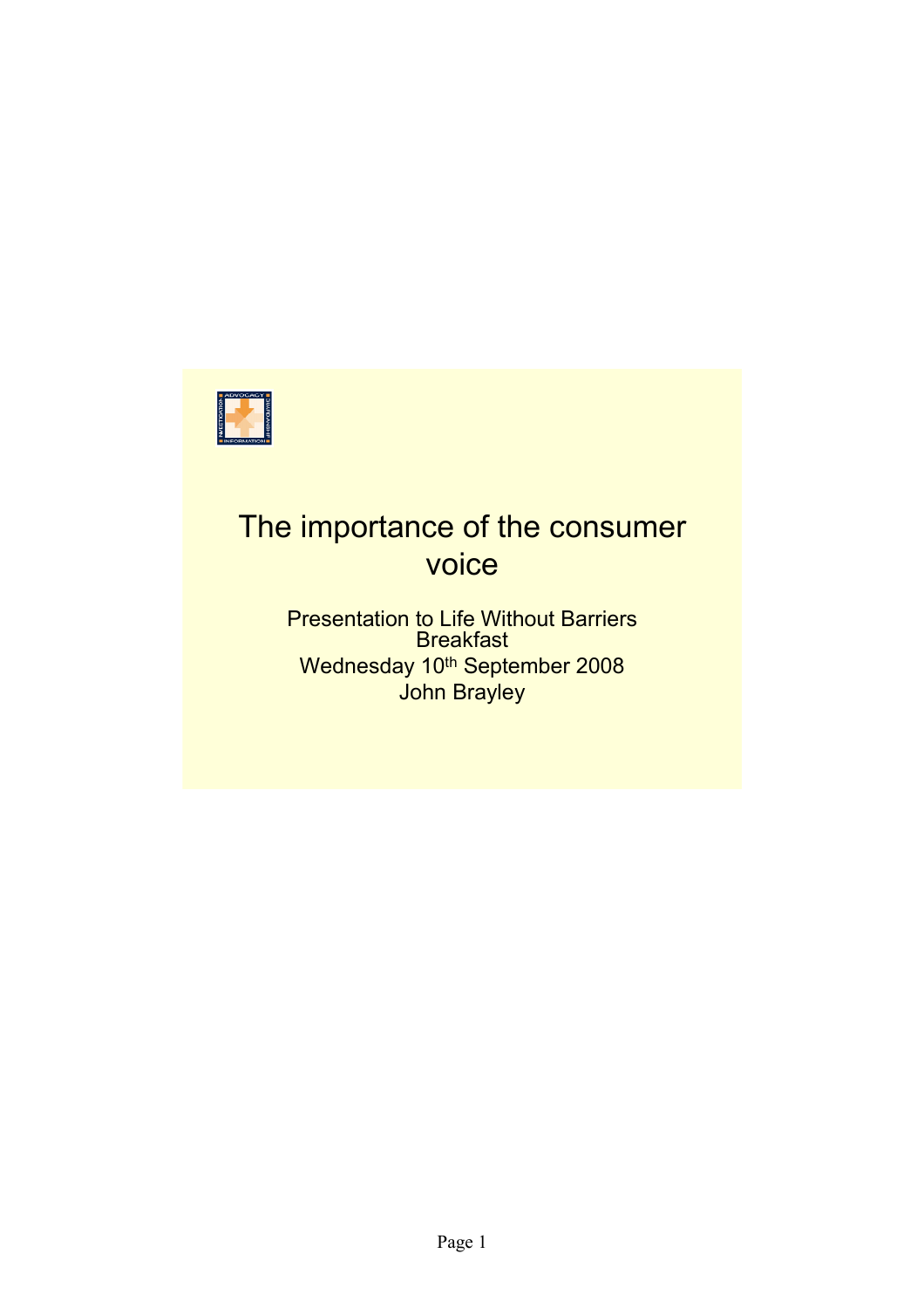#### **Introduction**



### **Outline**

- Evidence based advocacy
- Consumer participation and the prevention of avoidable harm caused by services
- Consumer priorities and scientific evidence
- Recovery and human rights
- The need for peak consumer participation

Good Morning.

Thankyou for the opportunity to talk on the topic of consumer voice, and describe how I envisage the advocacy role of the Office of the Public Advocate.

I to wish to acknowledge the Kaurna people, the traditional owners of the land on which we meet, and the importance of the link to this land for the Kaurna people of today.

Today I will discuss how consumers lived experience, can inform evidence based advocacy and why consumers speaking up is a key strategy for making health services safe. I will then give examples where consumers have picked critical issues early, and by listening to what consumers want, our systems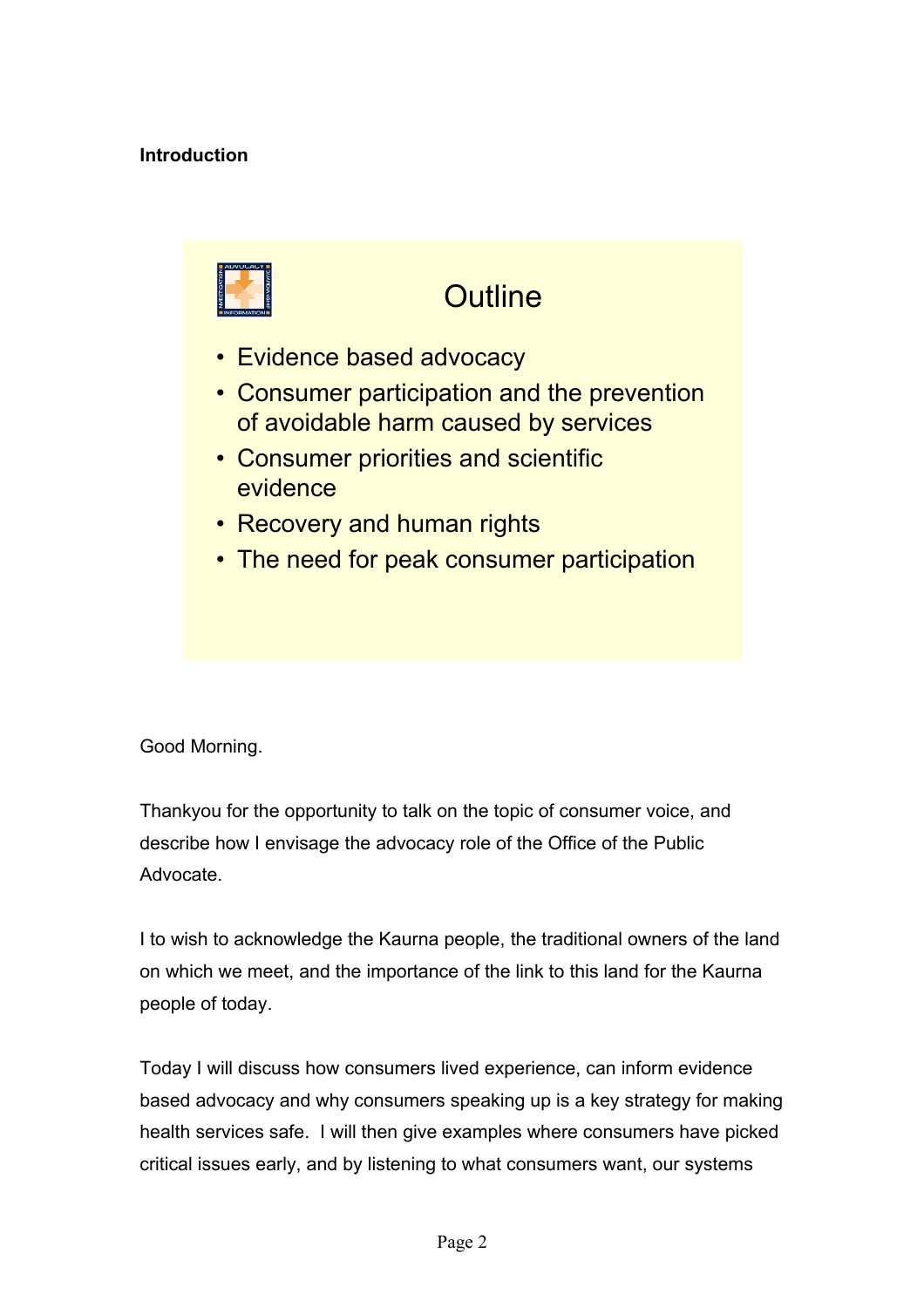can get things right sooner. To conclude I will note the link between recovery, consumer involvement, human rights, and the need for effective peak consumer participation.



This slide describes systems advocacy of the Public Advocate listed in the Guardianship & Administration Act 1993. The key elements include reviewing programs both public and private, identifying unmet needs, recommending to the minister new programs, or improvements to existing programs, speaking for and promoting the rights and interests of persons, and their carers. It is an independent statutory role accountable to parliament.

The Public Advocate works across the sectors of mental health, disability, and aged care. Principles are similar. For example mental health recovery approaches, have been informed by concepts of citizenship developed in the disability sector.

The legislation refers to mentally incapacitated persons. In the mental health setting this is people who are detained, could be detained, have been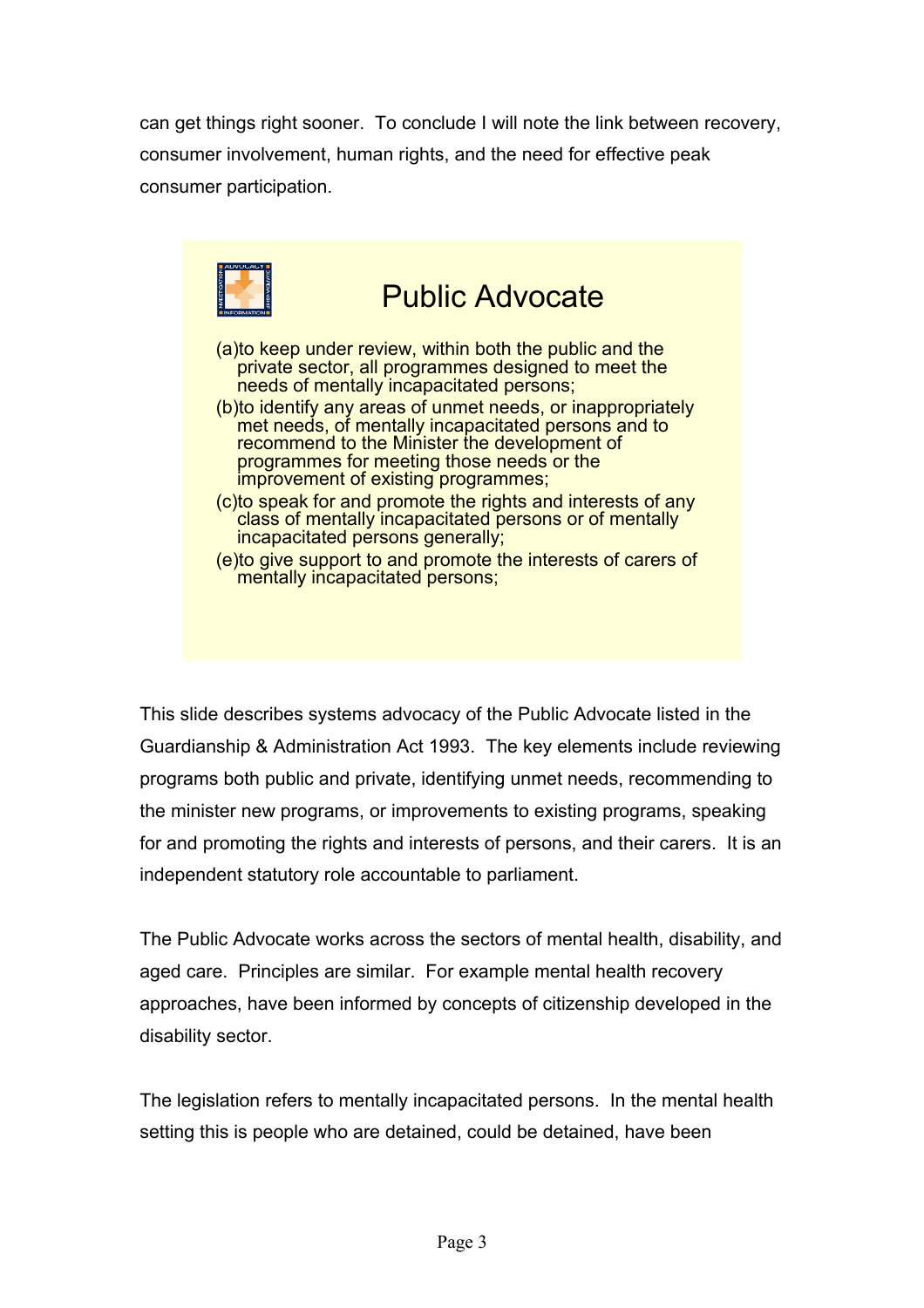detained or have an involuntary community treatment order, or guardianship order in place.



I will use an evidence based advocacy approach.

I have listed three sources of evidence: consumers lived experience, evidence from the literature about what works and what doesn't and data, so that we can use numbers to effectively advocate for groups as well as individuals.

Any argument should stand on the evidence of that argument not on who is saying it. I believe that lived experience, literature evidence, and data about populations provide an effective evidence base.

For further context I should let you know that the office is appointed as guardian of last resort for about 440 people. We also conduct investigations, provide education and operate an enquiry service. Our staff are very busy with guardian work and this limits time spent on systems advocacy. But we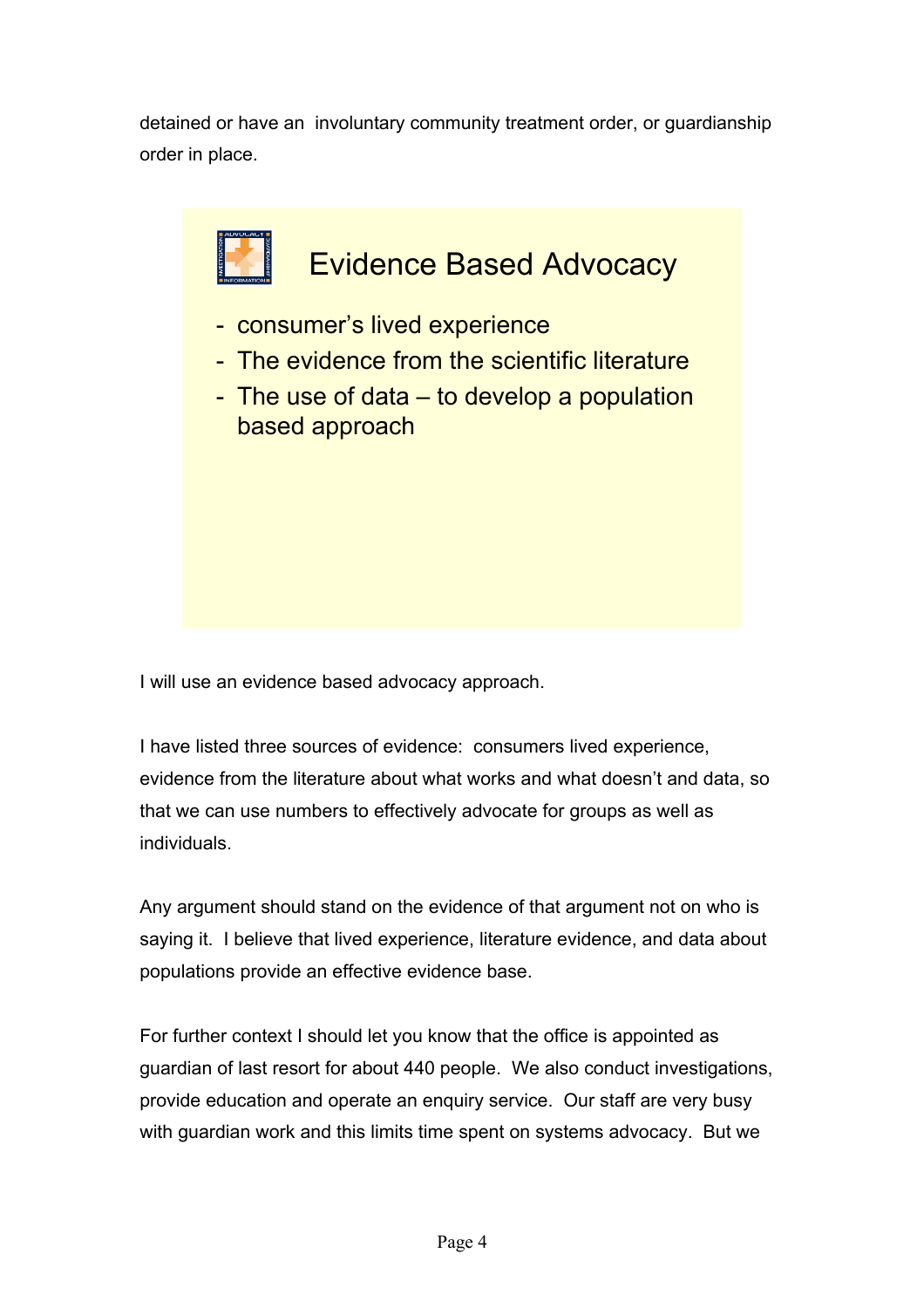can still be effective in our role if we collaborate well with consumers and the sector in general.



– No evidence keeps community safer

Underpinning this work is the core issue of freedom. Negative freedom is the freedom from restraint. In mental health this would be the freedom from unnecessary detention, or unnecessary community treatment orders.

Positive freedom is the opportunity and freedom to fulfil ones potential, in the same way that any citizen can pursue their goals. To have a life worth living. Positive freedom can be limited by a lack of services - if you need rehabilitation and good clinical care to do what you want to do with your life, and you can't get that, your life will be limited. Positive freedom is the essence of recovery.

Community Treatment Orders illustrate the balance between negative and positive freedoms, and the need to consider evidence.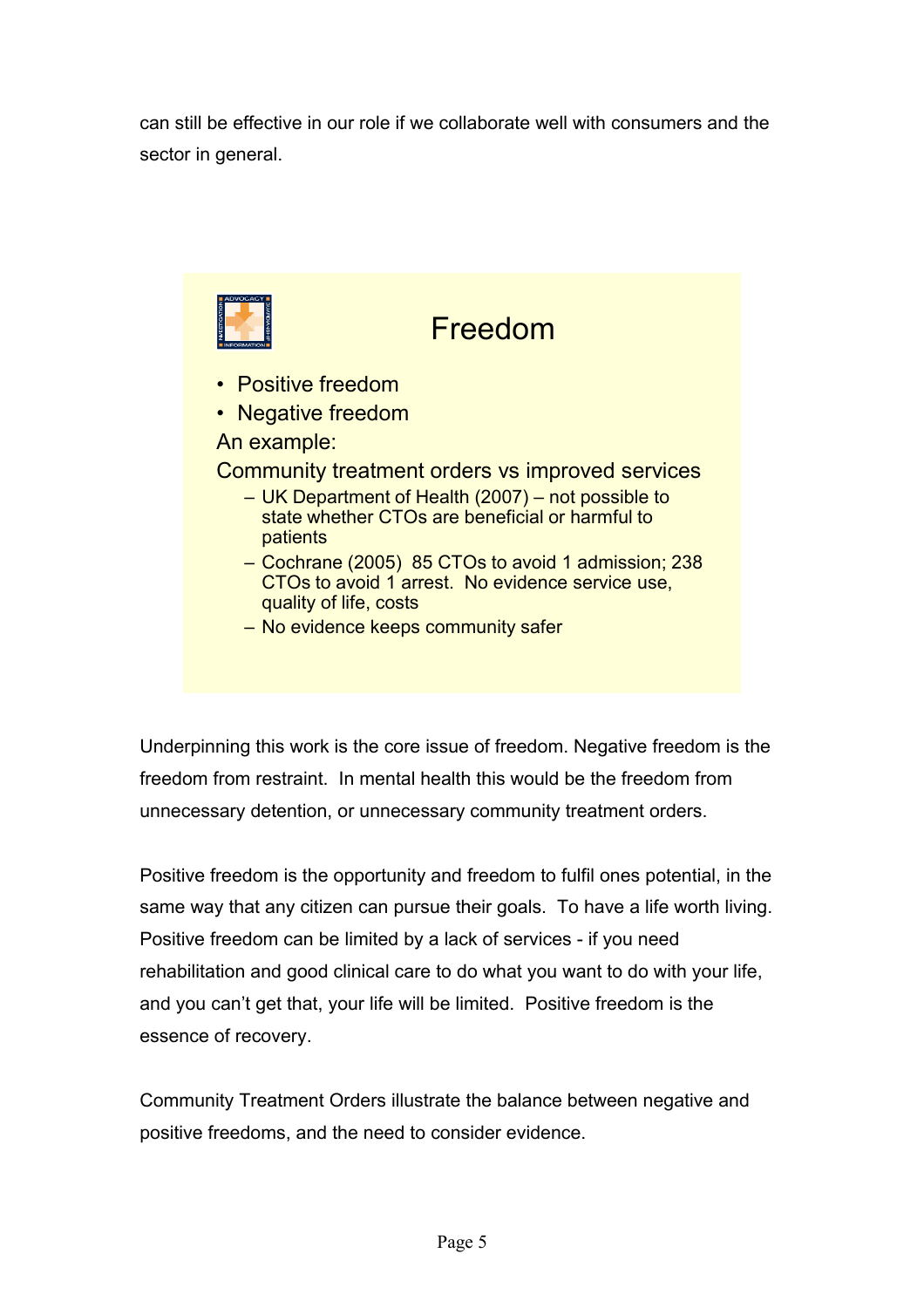A community treatment order allows a person to be administered treatment against their will. They have been in common use in mental health in this country for many years. They have been recently introduced to the United Kingdom after much debate.

The evidence of their effectiveness is very limited. More research is needed. I have cited a paper published last year by academics for the UK Dept of Health (Churchill et al 2007). The reviewers concluded that is not possible to state whether CTOs are beneficial or harmful to patients. This outcome followed a Cochrane review two years beforehand.

The Cochrane collaboration is highly regarded for undertaking evidence based reviews. This review (Kisely et al, 2005) found no evidence that CTO's effect service use, quality of life or costs. Within the limited evidence were results that can be used to question the assumption that a CTO is a less restrictive option. A CTO is argued to be less restrictive because it avoids hospitalisation. The review used an analysis to conclude that it is necessary to issue 85 CTO's to avoid one admission, 238 CTO's to avoid one arrest. Studies have not provided evidence that CTOs keep the community safe.

We have CTO's. The recent legislation review in this state will extend their use and this has been broadly supported. The lack of evidence does not necessarily mean that CTOs should be abandoned. Rather they need to be used with much consideration, and the use of CTO's needs to be monitored.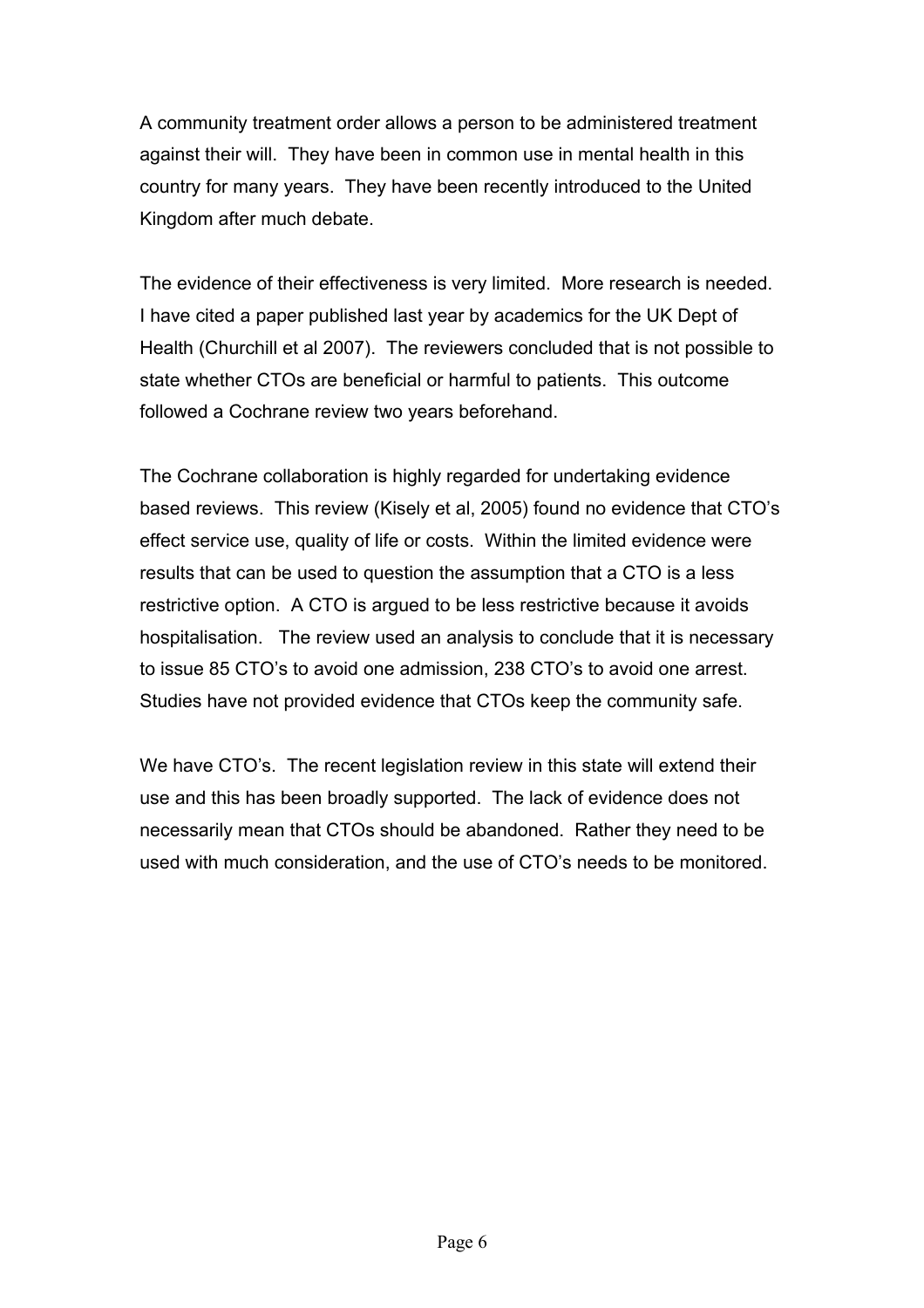

## Review of act

(f)to give advice on the powers that may be exercised under this Act in relation to mentally incapacitated persons, on the operation of this Act generally and on appropriate alternatives to taking action under this Act;

This is another function of the Public Advocate. Advising on powers, and importantly appropriate alternatives to using those powers.

To do this we will be soon auditing a sample of detentions and in the future reviewing Community Treatment Orders and how they are used. This information will inform the training required for people who initiate detention or commence community treatment orders in the future.

The point of the CTO example is that while there is very limited evidence of the effectiveness of CTO's (if any), but in contrast there is very strong evidence about the effectiveness of assertive community treatment (for example Marshall and Lockwood, 1998). Assertive community treatment is the combined work of psychosocial rehabilitation and clinical services.

On one hand there is a positive freedom - assertive rehabilitation, early intervention and holistic services that people may want and many might voluntarily choose to go to. These are proven. In contrast the evidence to support the imposition of compulsory treatment - the justification of negative freedom is poor. There is a risk that if there are insufficient effective services,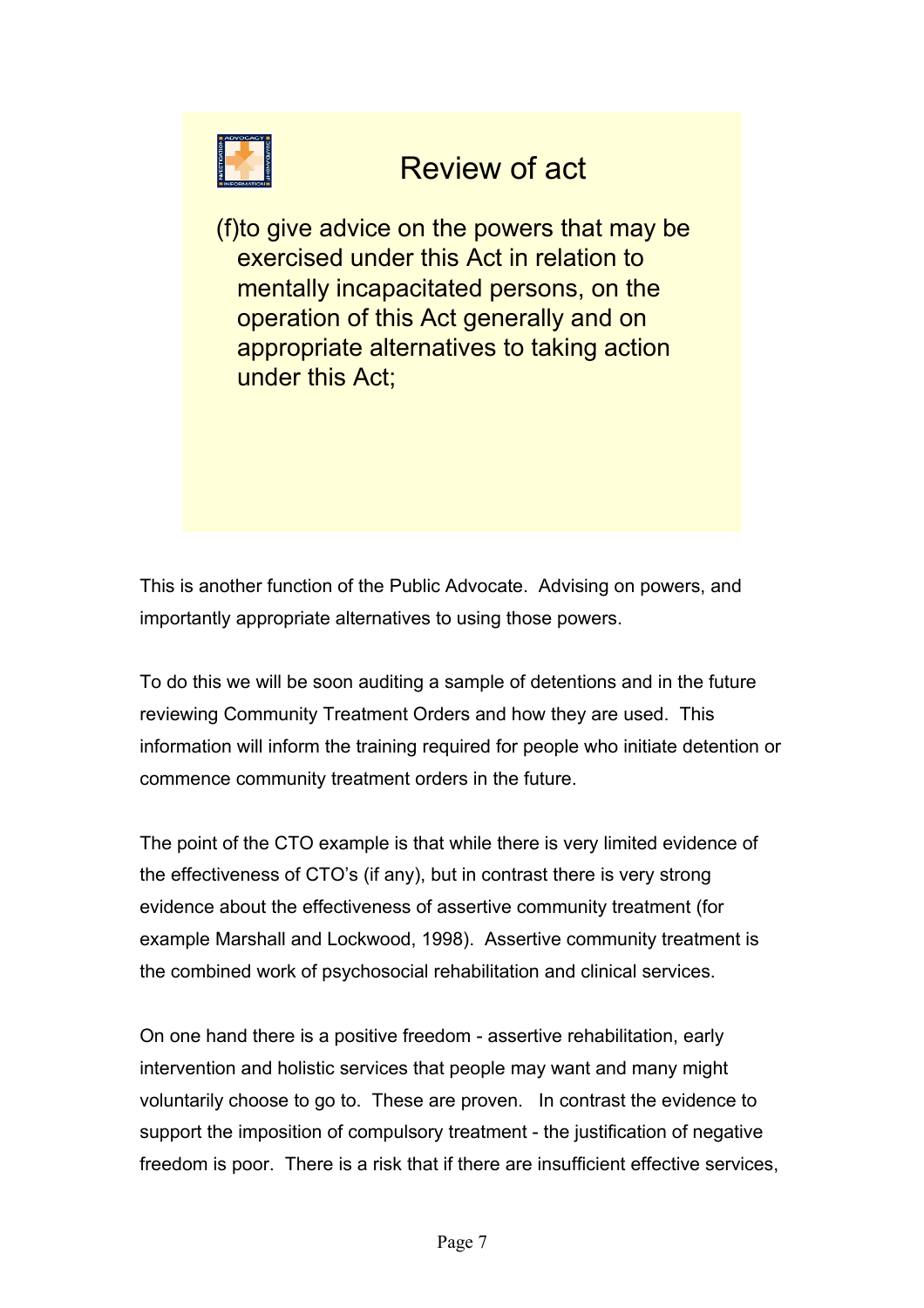this might increase the use of compulsory community treatment. The positive freedoms and the access to rehabilitation to create opportunity, is balanced against the negative freedom of restriction and compulsion.



Consumer participation is a recognised strategy to make health services safe (for example Scott et al, 2008). Consumers see all of the system during their journey. Staff are generally familiar with their own bit. Staff of any discipline may take great pride in doing their job well and diligently, but the benefit for a consumer is lost if all the bits do no fit together. In general health, mental health, and disability systems consumers, need to be a central participant in redesign for this reason.

Patient safety reviews make it clear that organisations must make consumers feel safe to speak up and to challenge providers when they believe something is going wrong. In general health this questioning without retribution may help prevent a medication error if a person is about to be given the wrong drug, or even worse if a consumer is about to be given the wrong investigation or wrong procedure meant for someone else.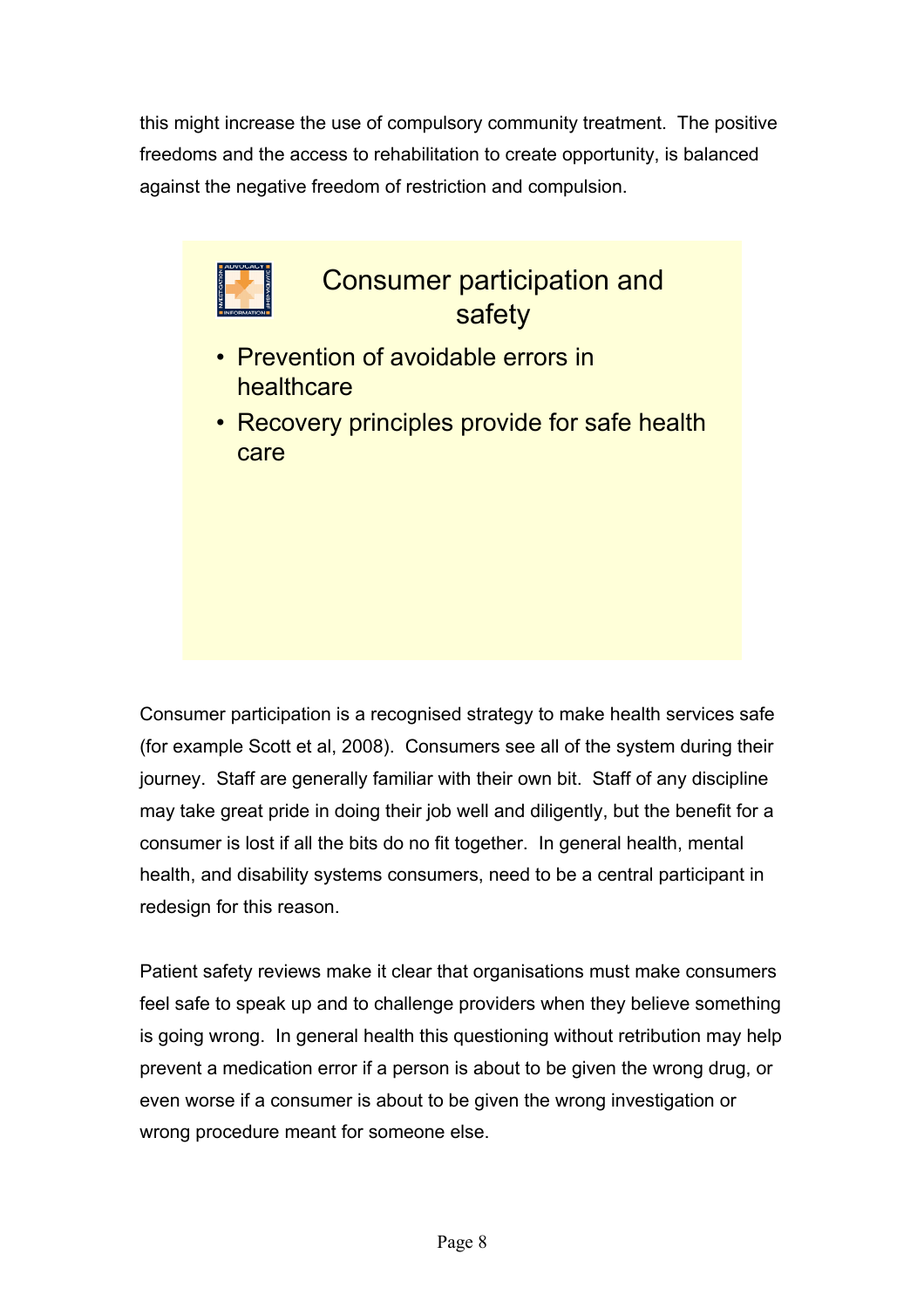Assertive consumers are more likely to ask for the right care, and intervene when something is about to go wrong.

Similar principles apply in mental health, as services tackle key safety objectives - the prevention of suicide, the minimisation of seclusion and restraint, reducing medication errors, and safe transport (National Mental Health Working Group, 2005).

At times when a person may be too unwell to challenge or ask the question others need to do this. Providers regularly take on this advocacy role within their organisation and across organisations.

Incidental to this I would also note that in our office as guardians of last resort, we have to take the stance of assertive health consumers when we are asked to agree to a proposed treatment on behalf of a person under guardianship.



### Consumer priorities

- The report revealed that "a fundamental difference in perspective was evident between those who used services at a local or district level and those who administered services."
- Within the report noted that consumers and their family and carers surveyed prioritised a number of fundamental aspects of health care and related services, which included
	- A greater emphasis on holistic care and response to individual needs,
	- Treatment with dignity and concern for the individual,
	- Respect for the legitimate interests of family and carers, and
	- Ability to meet social, emotional, mental and physical health needs.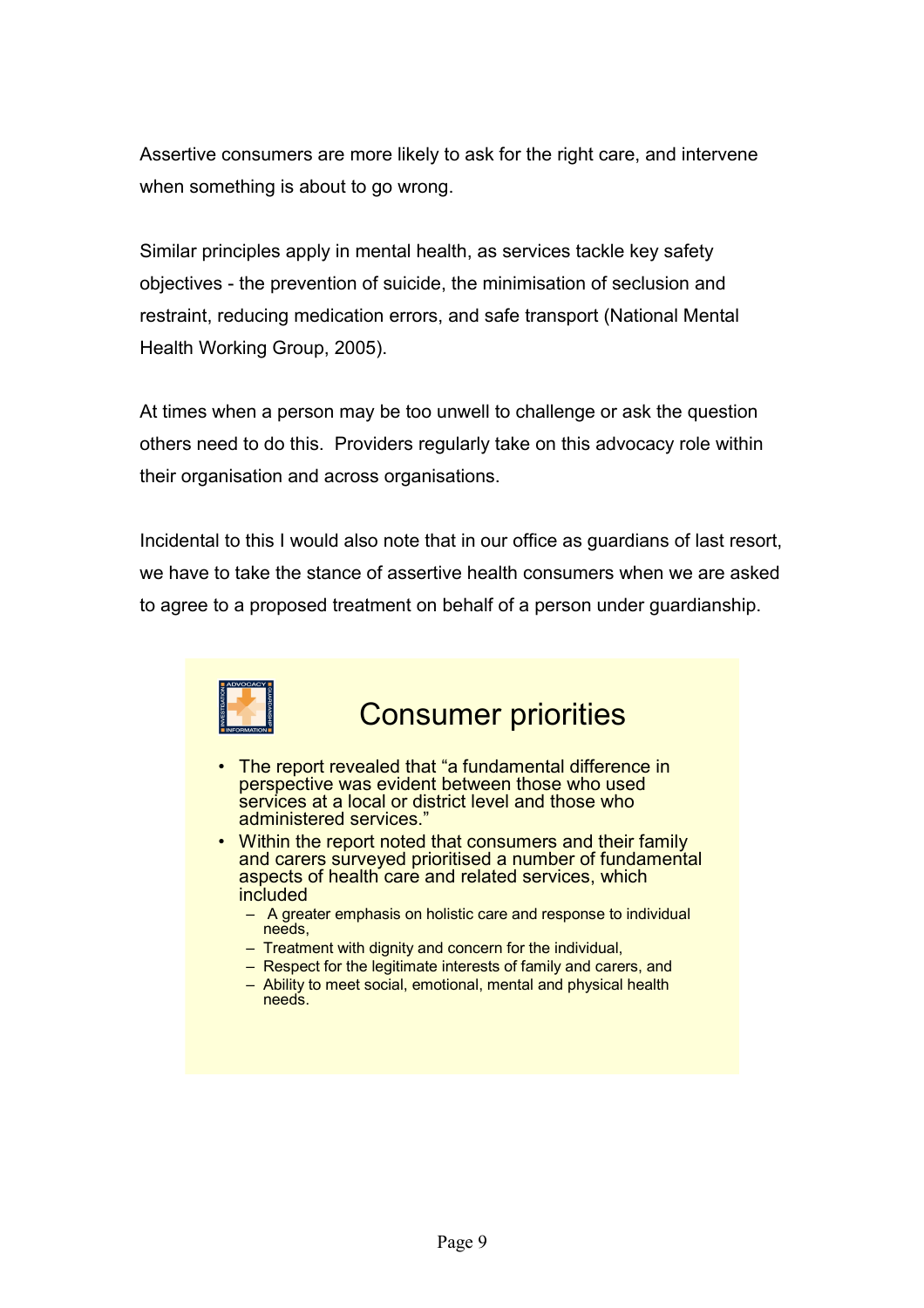This comes from the Not for Service report (Mental Health Council of Australia, 2005). Their can be significant differences between consumer priorities and organisational priorities. This is a subject in itself.

What was noted in the report was that consumers and carers wanted (amongst other requests) a greater emphasis on holistic care, treatment with dignity and concern for the individual, respect for the interest of families and carers, and the ability to meet social and emotional, as well as physical and mental health needs.

The solution to this is consumer representation as systems are redesigned across sectors. Consumers need to be given problems early to consider. If they are involved late and asked to comment on completed solutions, the full value of consumer input will be lost because consumers will be constrained in their response by the format and structure to a solution that is already offered which will be an organisational based format. This is particularly relevant now because at a state level there has been uncertainty about how peak consumer input will be developed, and how representatives from city and country can meet together to consider proposals. Administrators meet together to develop plans, consumers should do so as well.

Experienced consumer representatives are also expert at speaking to other consumers, eliciting views that staff may not elicit (Archer, 2002), and then bringing this to the table.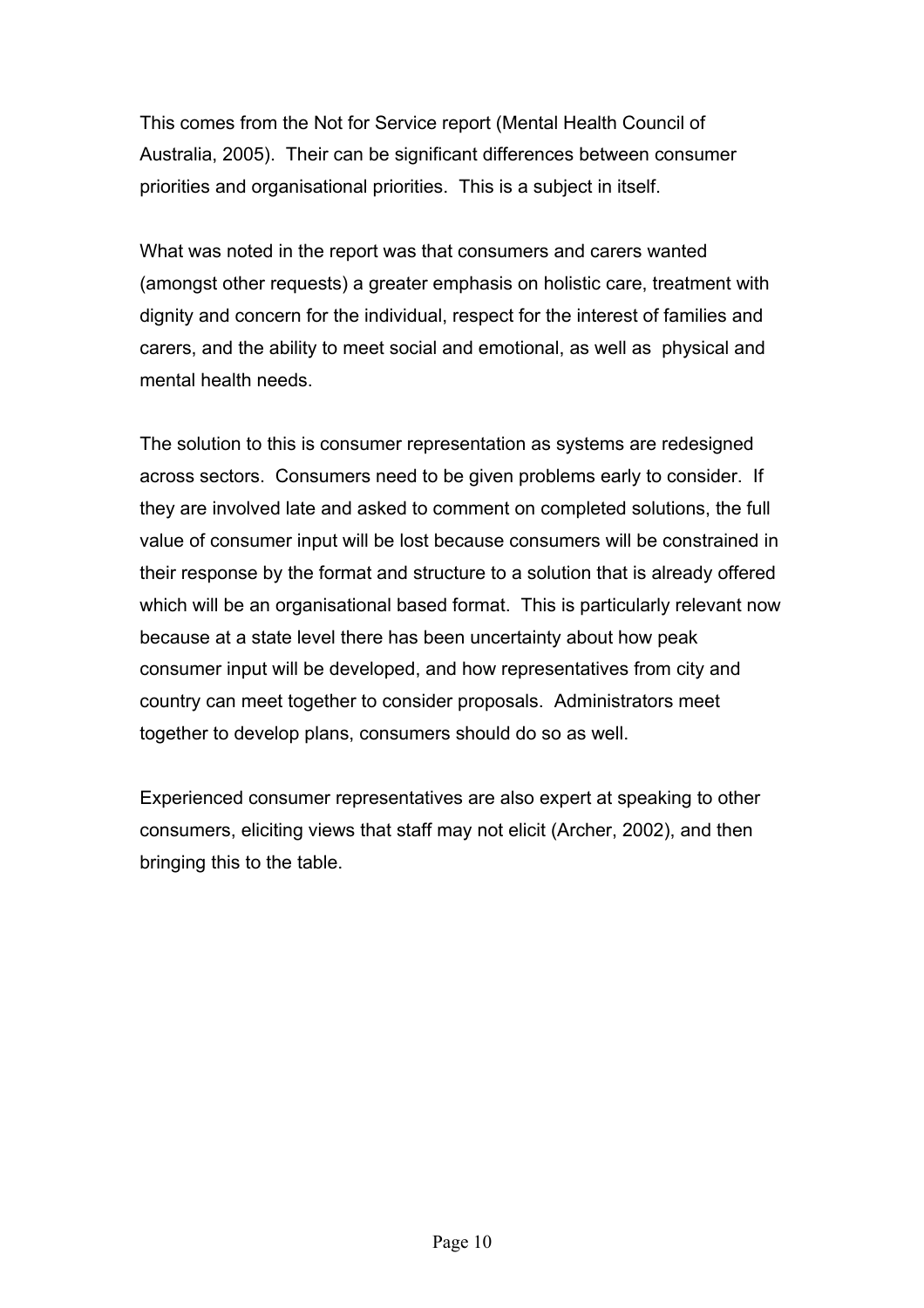

Consumers recognise big issues first, often well before it is on the policy or academic agenda.

I give some examples that I am familiar with in the last 10 years.

10 years ago consumers were very concerned about post discharge care. They believed after periods in hospital consumers have difficulty with day to day tasks, need earlier clinical review, as well as support services. These needs were not usually prioritised by administrators.

Subsequently the post discharge period has been recognised in safety reports such as NSW Tracking Tragedy as a high risk period (NSW Mental Health Sentinel Events Committee, 2005) often characterised by poor communication and poor co-ordination of care. In particular for the high risk first 7 days after leaving hospital. Now effective and predictable post discharge care is part of the National Safety Plan for mental health (National Mental Health Working Group, 2005).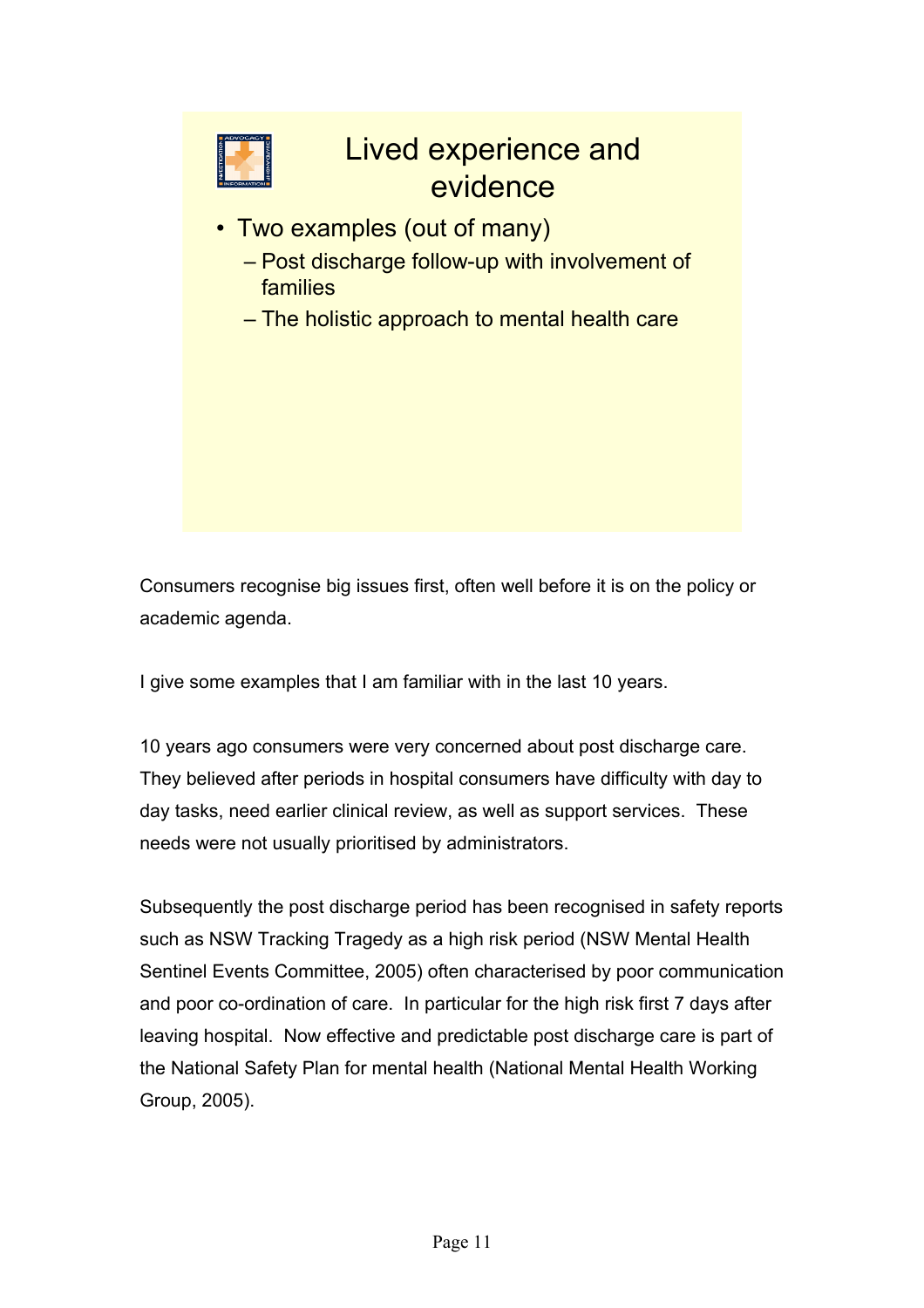The next example is the holistic approach. Consumer representatives have known for a long time that they and fellow consumers do not divide their problems according to the specialist structure of health services. Physical and mental health are related, and attending to broad health needs is a way mental health services can reach out to consumers who otherwise may not accept pure mental health care (for example Chronic Condition Self Management programs).

In recent years surveys, in Australia and overseas have described the poor physical health of mental health consumers, and action is starting to be taken. The WA physical health and mental health survey (Coghlan et al, 2001) showed that MH consumers have 2.5 times the mortality of the rest of the population, 16% of excess deaths are due to heart disease. Consumers want holistic care and they need it. Physical health check ups, assistance with good diets on a budget, exercise and physical activity can be part of a psychosocial holistic rehabilitation program.

Recovery and human rights

- Recovery vs restriction
- Recovery as a safe model of care

I have already mentioned recovery and positive freedoms. Consumers have been the standard bearer for the recovery approach in many parts of Australia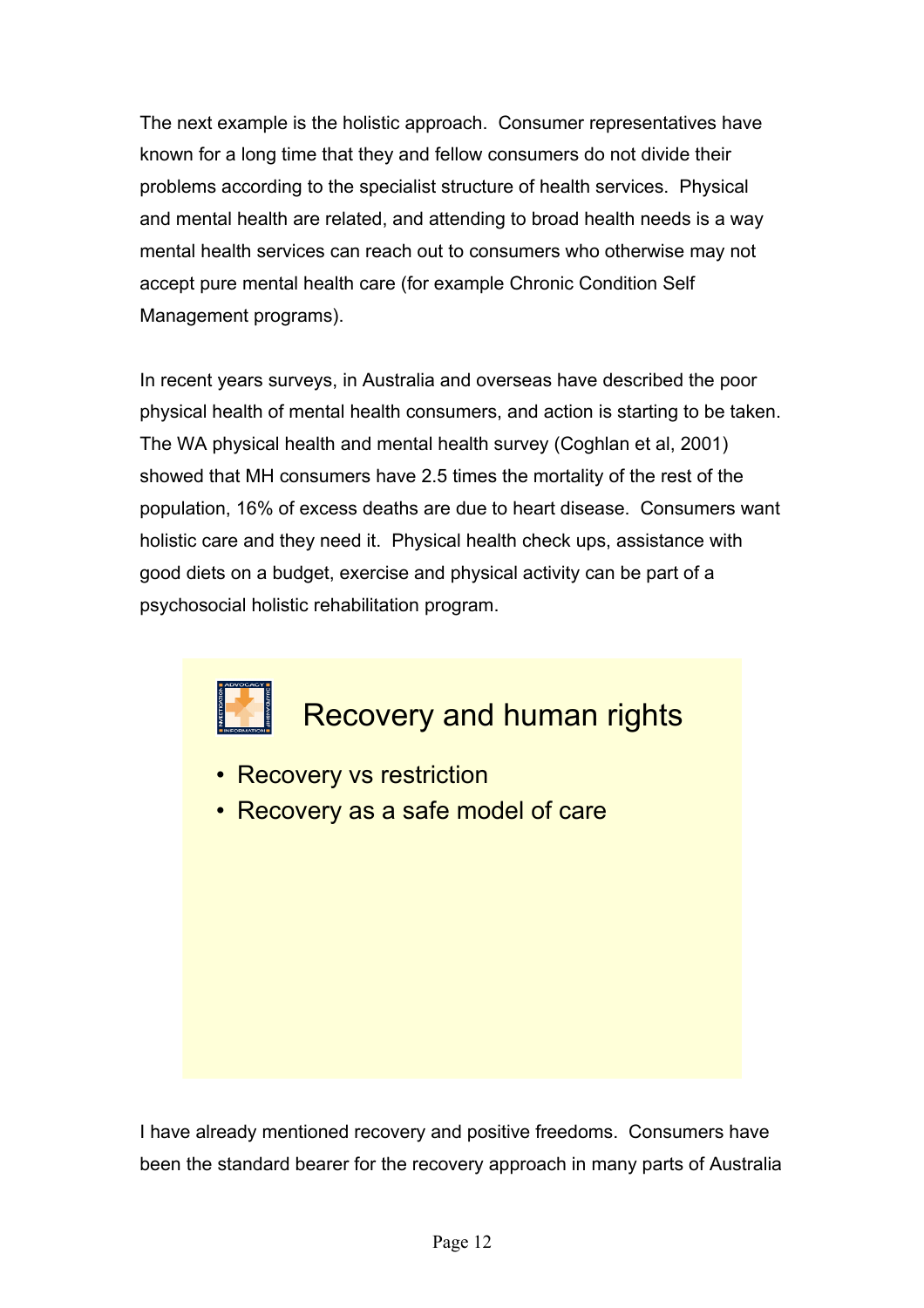including South Australia, and recovery based programs deliver positive outcomes for their consumers. Yet it is still being debated with in our care system. Critics, who may have seen their clients failed by mental health services, tell the media and government that recovery is flawed.

Just because recovery has been accepted as a national policy in this country and in other countries, does not mean that the struggle is over.

An example of the success of recovery is the reduction of seclusion and restraint achieved through the application of recovery principles (for example Currie, 2005 describing the American program). This is another example of the balance between positive and negative freedoms. It is possible to dramatically reduce seclusion and restraint without putting staff at risk. It requires this respect for the individual, and involving them in plans for their care, if they become unwell or a person is unsettled or agitated, the response is personalised and works for that individual.

So, recovery rather than being something vague and aspirational, has a very hard edge. It makes a difference to peoples outcomes, and it can prevent restraint and unnecessary trauma.

Recovery is about positive freedom facilitated by effective psychosocial rehabilitation. It is not about putting other people at risk. The opposite of recovery is restriction. With restriction is lost opportunity, and if you take the case of avoidable seclusion and restraint it is also trauma and suffering.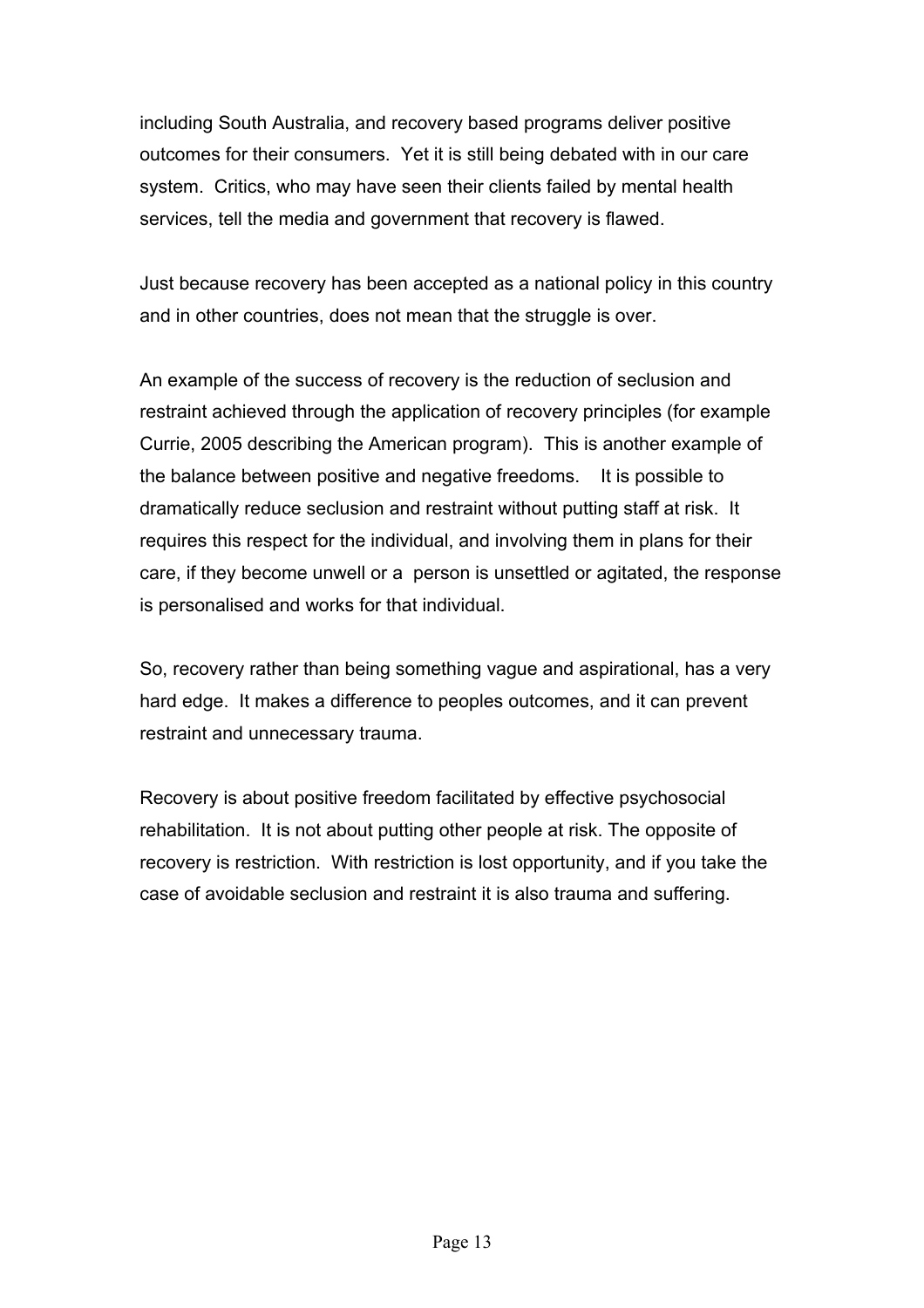

# **Conclusion**

- Evidence based advocacy
- Consumer participation and the prevention of avoidable harm caused by services
- Consumer priorities and evidence
- Recovery and human rights
- The need for peak consumer participation

As I work in this new position I want to hear from you about the issues. If you disagree with what I put forward, please do not hesitate to call, email with your views. I will do my best to apply an evidence based approach so that the potential of this independent statutory office can be fully used for the good purposes it was created for.

So in summary I trust I have made a case for evidence based advocacy while linking consumer participation to recovery, and a recovery approach to fundamental rights. This can be supported by robust and peak consumer representation in this state.

As Public Advocate I look forward to working with you all in the years to come.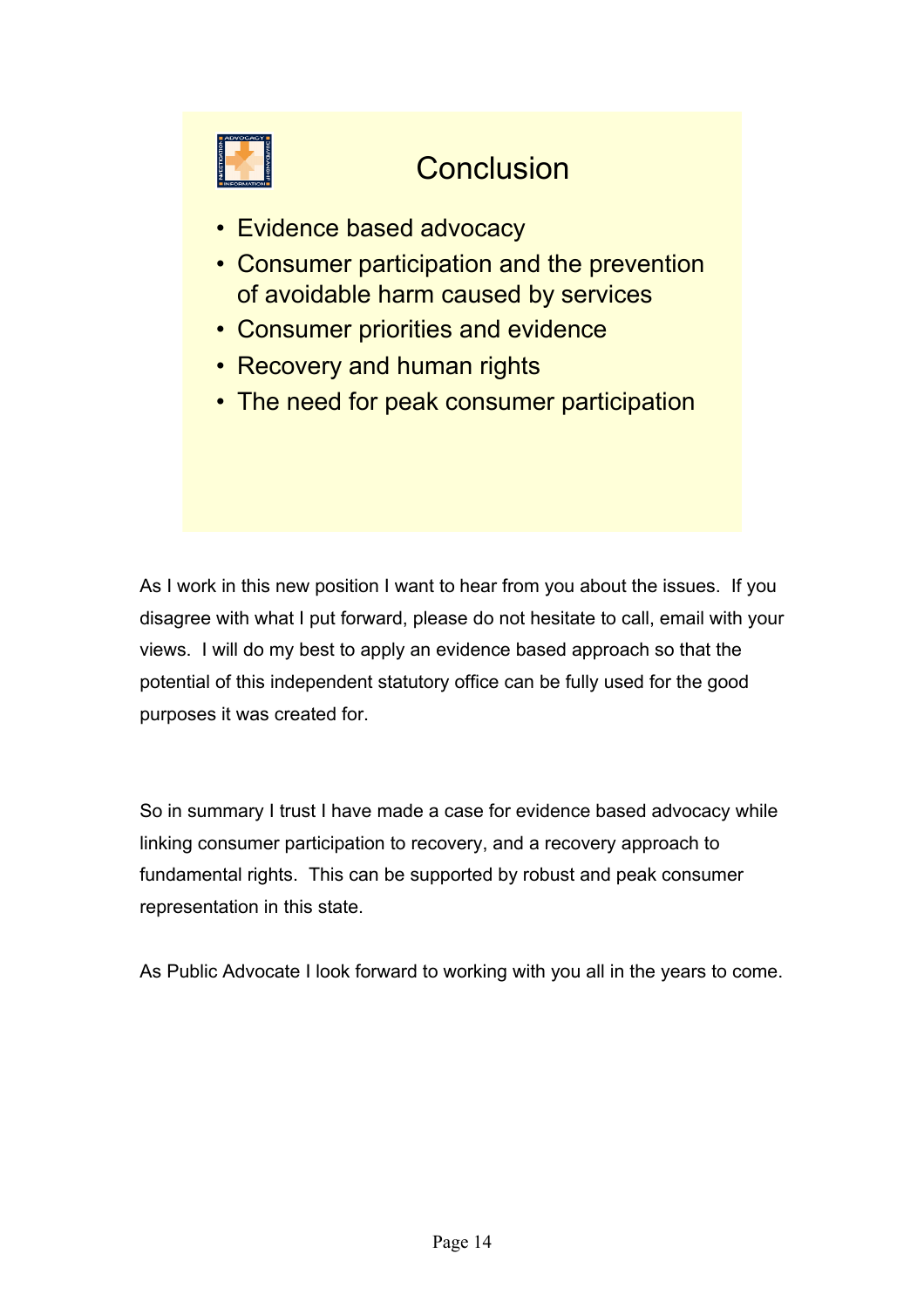#### REFERENCES

Archer C (2002) "Telling It Like It Is - Noarlunga Consumer Advisory Group and Noarlunga Division of Mental Health - Consumer and Provider Partnership in Health Project"

[http://www.healthissuescentre.org.au/documents/items/2008/08/226721](http://www.healthissuescentre.org.au/documents/items/2008/08/226721-upload-00001.pdf) [upload-00001.pdf](http://www.healthissuescentre.org.au/documents/items/2008/08/226721-upload-00001.pdf) Accessed 9 September 2008.

Churchill R, Owen G, Singh S, Hotopf M (2007) International experiences of using community treatment orders, Department of Health, UK [http://www.dh.gov.uk/en/Publicationsandstatistics/Publications/PublicationsPo](http://www.dh.gov.uk/en/Publicationsandstatistics/Publications/PublicationsPolicyAndGuidance/DH_072730) [licyAndGuidance/DH\\_072730](http://www.dh.gov.uk/en/Publicationsandstatistics/Publications/PublicationsPolicyAndGuidance/DH_072730) Accessed 7th September 2008

Coghlan R, Lawrence D, Holman D and Jablensky A (2001) Duty to care, preventable physical illness in people with mental illness, [http://www.sph.uwa.edu.au/go/research-programs/centre-for-health-services](http://www.sph.uwa.edu.au/go/research-programs/centre-for-health-services-research/consumer-information/schools-and-centres/schools/school-of-population-health/duty-to-care-report)[research/consumer-information/schools-and-centres/schools/school-of](http://www.sph.uwa.edu.au/go/research-programs/centre-for-health-services-research/consumer-information/schools-and-centres/schools/school-of-population-health/duty-to-care-report)[population-health/duty-to-care-report](http://www.sph.uwa.edu.au/go/research-programs/centre-for-health-services-research/consumer-information/schools-and-centres/schools/school-of-population-health/duty-to-care-report) Accessed 9th September 2008.

Currie C (2005) SAMHSA's Commitment to Eliminating the Use of Seclusion and Restraint, Psychiatric Services, 56:1139-1140, <http://www.ps.psychiatryonline.org/cgi/reprint/56/9/1139>Accessed 9th September 2008.

Guardianship and Administration Act (1993) South Australian Government Legislation,

[http://www.legislation.sa.gov.au/LZ/C/A/GUARDIANSHIP%20AND%20ADMI](http://www.legislation.sa.gov.au/LZ/C/A/GUARDIANSHIP AND ADMINISTRATION ACT 1993.aspx) [NISTRATION%20ACT%201993.aspx](http://www.legislation.sa.gov.au/LZ/C/A/GUARDIANSHIP AND ADMINISTRATION ACT 1993.aspx) Accessed 9th September 2008.

Kisely S, Campbell LA, Preston N (2005) Compulsory community and involuntary outpatient treatment for people with severe mental disorders, Cochrane Collaboration Systematic Reviews,

[http://mrw.interscience.wiley.com/cochrane/clsysrev/articles/CD004408/pdf\\_fs](http://mrw.interscience.wiley.com/cochrane/clsysrev/articles/CD004408/pdf_fs.html) [.html](http://mrw.interscience.wiley.com/cochrane/clsysrev/articles/CD004408/pdf_fs.html) Accessed 7th September 2008